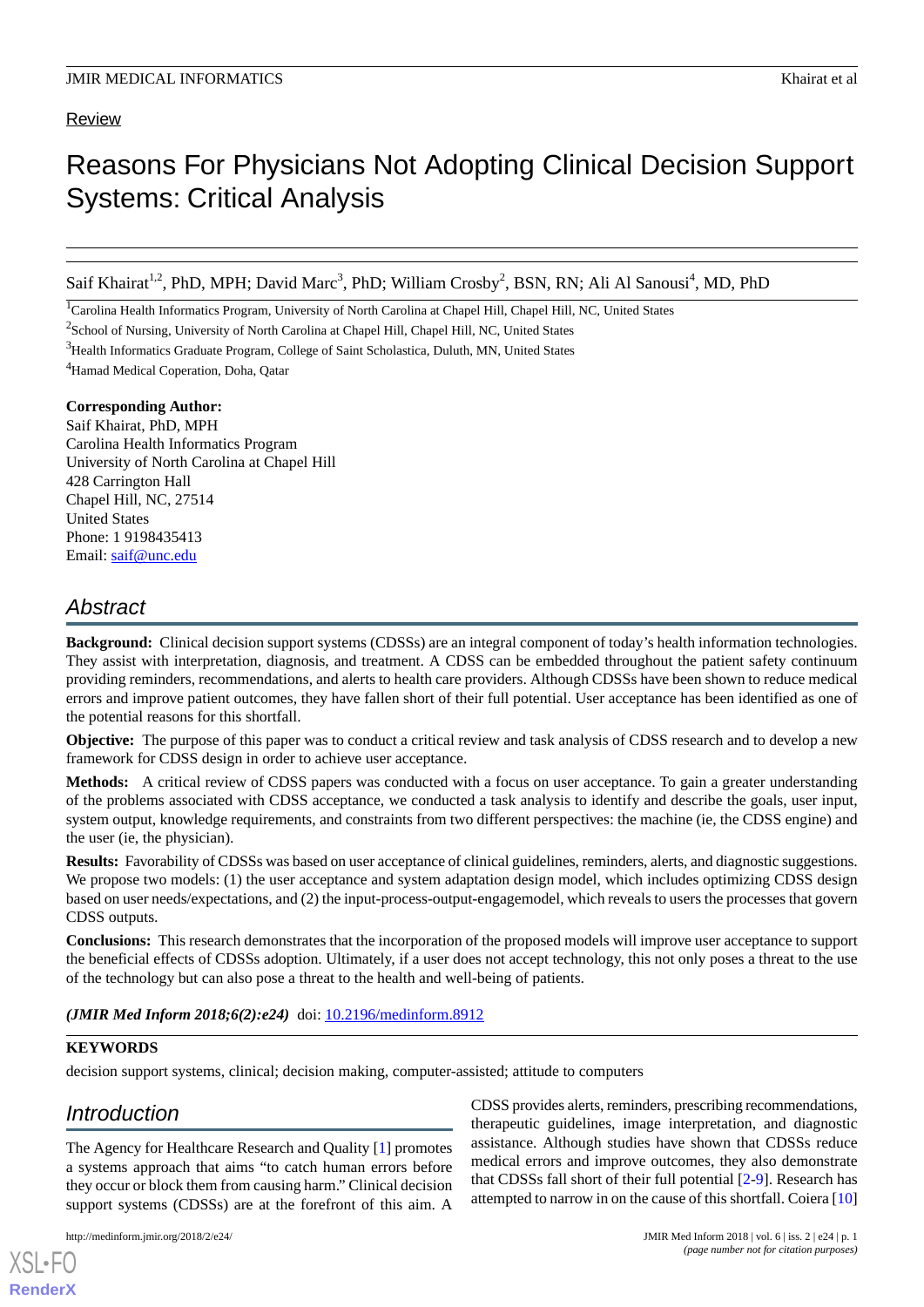identified provider's lack of willingness and ability to use the technological system as one of the primary reasons.

Wendt et al [\[11](#page-7-4)] discussed several factors that may be related to the acceptance of CDSSs, including the relevance of the information provided by the system, perceived validity of the system, and the work and time expended on using the system. These factors are similar to those defined by Davis [[9\]](#page-7-2) in the technology acceptance model (TAM) and later refined by Venkatesh et al [[12\]](#page-7-5) in the unified theory of acceptance and use of technology (UTAUT). These models offer a potential explanation for how expectations of performance, effort, social influences, and facilitating conditions are determinants of user acceptance and technology usage [[12\]](#page-7-5). Using the TAM, Van Schaik et al [[13\]](#page-7-6) evaluated a gastroenterology referral CDSS. The system assisted primary care providers by suggesting an appropriate subspecialty referral (medical vs surgical), prioritizing urgency, and offering real-time booking [\[13](#page-7-6)]. They found that physicians rated acceptance based on the potential merits of the system rather than their experience with the computer system [[13\]](#page-7-6). This finding was concordant with Venkatesh et al's [\[12](#page-7-5)] proposal of the UTAUT model, in which they demonstrated that performance expectancy is the strongest predictor of user acceptance of technology.

<span id="page-1-0"></span>The theory behind user acceptance and its impact on the adoption of technology has been thoroughly described. The purpose of this paper was to conduct a review of the literature in order to evaluate our hypothesis that meaningful engagement of physicians in the design and development of CDSSs with transparent decision-making processes will result in higher acceptance rates.

# *Methods*

# **Critical Review**

A search of MEDLINE/PubMed, CINAHL, PsycInfo, IEEE Xplore, and Web of Science was conducted using the keywords "clinical decision support," "decision support acceptance," and "user acceptance." No timeframe limits were included for any database, and the language filters were set to English studies only. In our initial search, we found 186 papers. After removal of duplicates, 150 studies remained. To be included in this review, the papers had to match the following inclusionary criteria: investigate human interaction with a CDSS and evaluate user acceptance using the TAM questionnaire, focus groups, or interviews. Papers were excluded if the focus was on decision support systems that did not include clinical care or if they did not empirically investigate user acceptance. Title and abstract review eliminated 111 studies. The remaining 39 studies underwent a full-text review, resulting in a final count of 14 studies that met inclusion criteria. The search results are summarized in [Figure 1.](#page-1-0)

**Figure 1.** Preferred Reporting Items for Systematic Reviews and Meta-Analyses (PRISMA) Diagram.

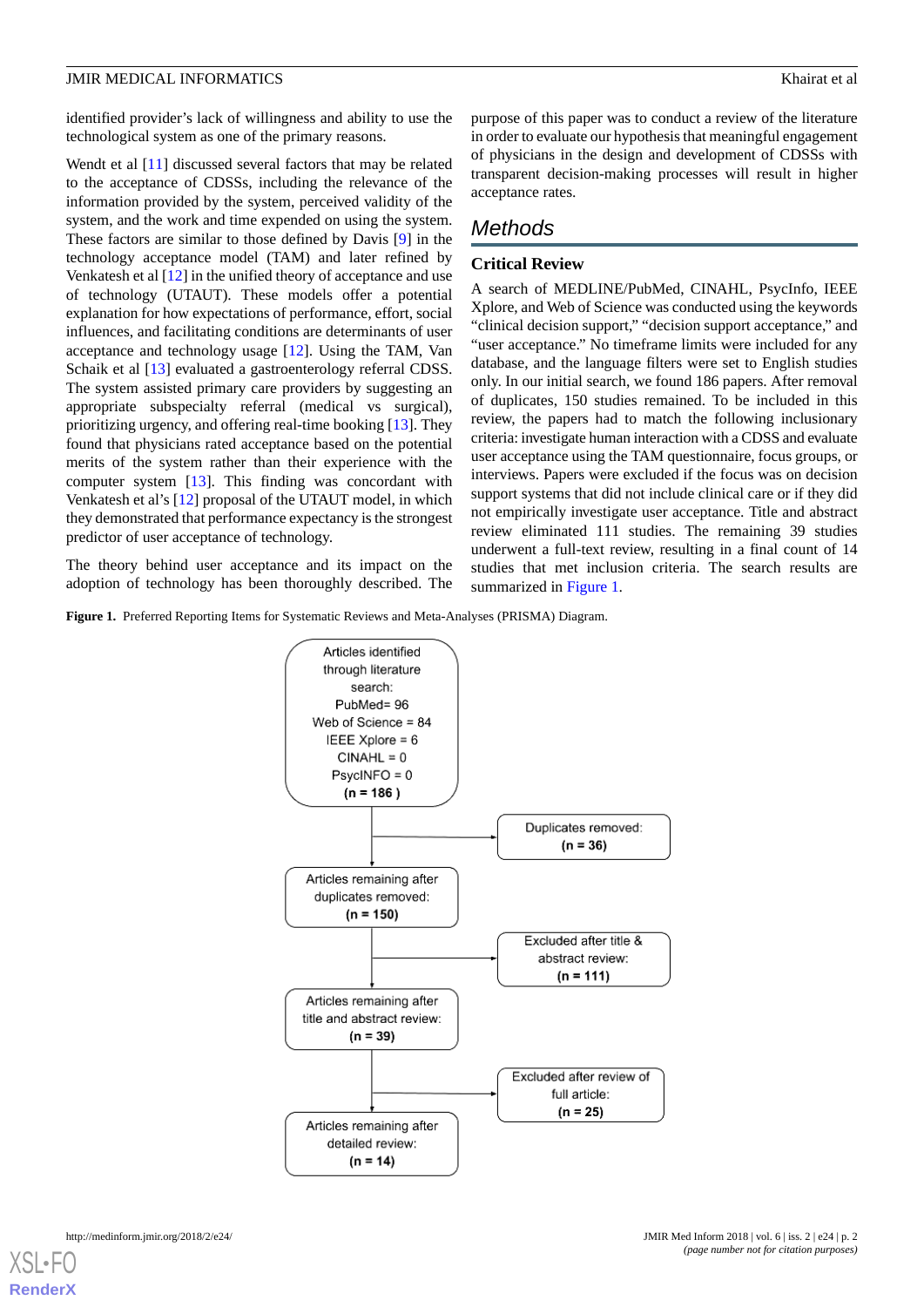Study findings were categorized as either showing favorable or unfavorable responses to CDSSs. The favorable and unfavorable categorization was based on interpretations of focus groups and interviews conducted by the researchers of the reviewed papers. Additionally, the type of CDSS was noted for each of the reviewed papers. If a study used the TAM questionnaire, the results were summarized separately.

#### **Task Analysis**

To gain a greater understanding of the problems associated with CDSSs, we conducted a task analysis. Using past research, the task analysis helped identify and describe the goals, user input, system output, knowledge requirements, and constraints from two different perspectives. We considered the perspective of the machine (ie, the CDSS engine). We also considered the perspective of the user (ie, the physician). The literature review and task analysis served as the basis for designing CDSS models that improved user acceptance.

# *Results*

# **Critical Review**

<span id="page-2-0"></span>The results of 14 articles were evaluated. The 11 articles that qualitatively evaluated user acceptance of CDSSs can be found in [Table 1](#page-2-0) and the three articles that quantitatively evaluated user acceptance of CDSSs using TAM can be found in [Table](#page-3-0) [2.](#page-3-0) Favorable and unfavorable responses for the aspects of clinical guidelines, reminders, and diagnostic CDSSs were recorded. Favorable responses were due to ease of system use, perceived time savings, and perceived usefulness of the systems in improving care delivery and overall patient health [\[14](#page-7-7)]. Users with higher computer skills were reported to have greater acceptance; however, the majority of users had an unfavorable acceptance response [\[15](#page-8-0)]. These unfavorable responses were often related to workflow interference, questionable validity of the systems, excessive disturbances caused by the systems, and lack of efficiency. More specifically, the workflow constraints were related to the CDSSs causing excessive alerts, increased time in computer handling, and decreased face-to-face time with patients [[14,](#page-7-7)[16](#page-8-1),[17\]](#page-8-2).

Of the studies reviewed, three used the TAM questionnaire for assessing user acceptance of CDSSs [\(Table 2](#page-3-0)). The CDSSs in these studies included an evaluation of two different computerized clinical guideline systems and one that offered reminders and alerts for evidenced-based guidelines. The ranges on perceived usefulness all overlap, but on the CDSSs with the highest perceived usefulness it also has the highest perceived ease of use. Overall, the TAM questionnaire revealed moderate user acceptance on all scales. In terms of the relationship between user acceptance of CDSSs and patient safety, none of the reviewed papers evaluated this topic. However, Bergman and Fors [\[15](#page-8-0)] found that the use of the technology was relatively low when user acceptance was low.

**Table 1.** Summary of user acceptance related to clinical decision support systems (CDSSs) from previous studies (N=11).

| Study                                         | Favorable response to CDSS                                                             | Unfavorable response to CDSS                                                                             | <b>CDSS</b> Description                                                                                    |
|-----------------------------------------------|----------------------------------------------------------------------------------------|----------------------------------------------------------------------------------------------------------|------------------------------------------------------------------------------------------------------------|
| Bergman & Fors $(2005)$ [15]                  | Can save time and provide structure                                                    | Not suitable to workflow and there<br>is the risk of becoming dependent                                  | CDSS for medical diagnosis of<br>psychiatric diseases                                                      |
| Curry & Reed $(2011)$ [16]                    | Concept was supported                                                                  | Interference with workflow and<br>questionable validity                                                  | Prompts for adhering to diagnostic<br>imaging guidelines                                                   |
| Gadd et al (1998) [18]                        | Easy to use, limits the need for data entry,<br>accurate, and relevant                 | Benefits are lost because it takes so<br>long to use                                                     | Internet-based system that interac-<br>tively presents clinical practice<br>guidelines at point of care    |
| Johnson et al $(2014)$ [19]                   | Longitudinal acceptance behavior, per-<br>ceived ease of use, and perceived usefulness | Computer literacy, user satisfaction,<br>and general optimism                                            | Clinical reminders and alerts for<br>patients with asthma, diabetes, hy-<br>pertension, and hyperlipidemia |
| Rosenbloom et al (2004)<br>$\lceil 20 \rceil$ | Can improve efficiency and quality of care;<br>enhances education                      | Senior physicians did not think it<br>was necessary                                                      | CDSS for computerized order entry<br>system                                                                |
| Rousseau et al (2003) [21]                    | Use of "active" CDSS can bridge the gap<br>between own practice and best practice      | Clinicians found it to be difficult to<br>use and unhelpful clinically                                   | CDSS for chronic disease in general<br>practice                                                            |
| Shibl et al (2013) [22]                       | Performance expectancy, usefulness, and<br>effort expectancy                           | Trust in CDSS and need for the<br>system                                                                 | No specified CDSS; responses<br>based on past and present experi-<br>ences with multiple CDSSs             |
| Sousa et al (2015) [23]                       | Belief that the suggestions were good for<br>the patient                               | Low confidence in the evidence                                                                           | CDSS for nursing care plan                                                                                 |
| Terraz et al (2005) [24]                      | Ease of use and easy access to information                                             | Information that is presented is al-<br>ready known                                                      | Guidelines for colonoscopies                                                                               |
| Wallace et al (1995) [25]                     | Can improve patient outcomes                                                           | Alerts are ignored because there is<br>not enough time to dedicate to<br>forming an appropriate response | CDSS to standardize administration<br>of supplemental oxygen                                               |
| Zheng et al $(2005)$ [17]                     | Improves performance leading to better<br>care, easy to use, and efficient             | Iterative advisories, lack of rele-<br>vance, a lot of data entry, and disrup-<br>tive                   | Clinical reminders for chronic dis-<br>eases and preventive care                                           |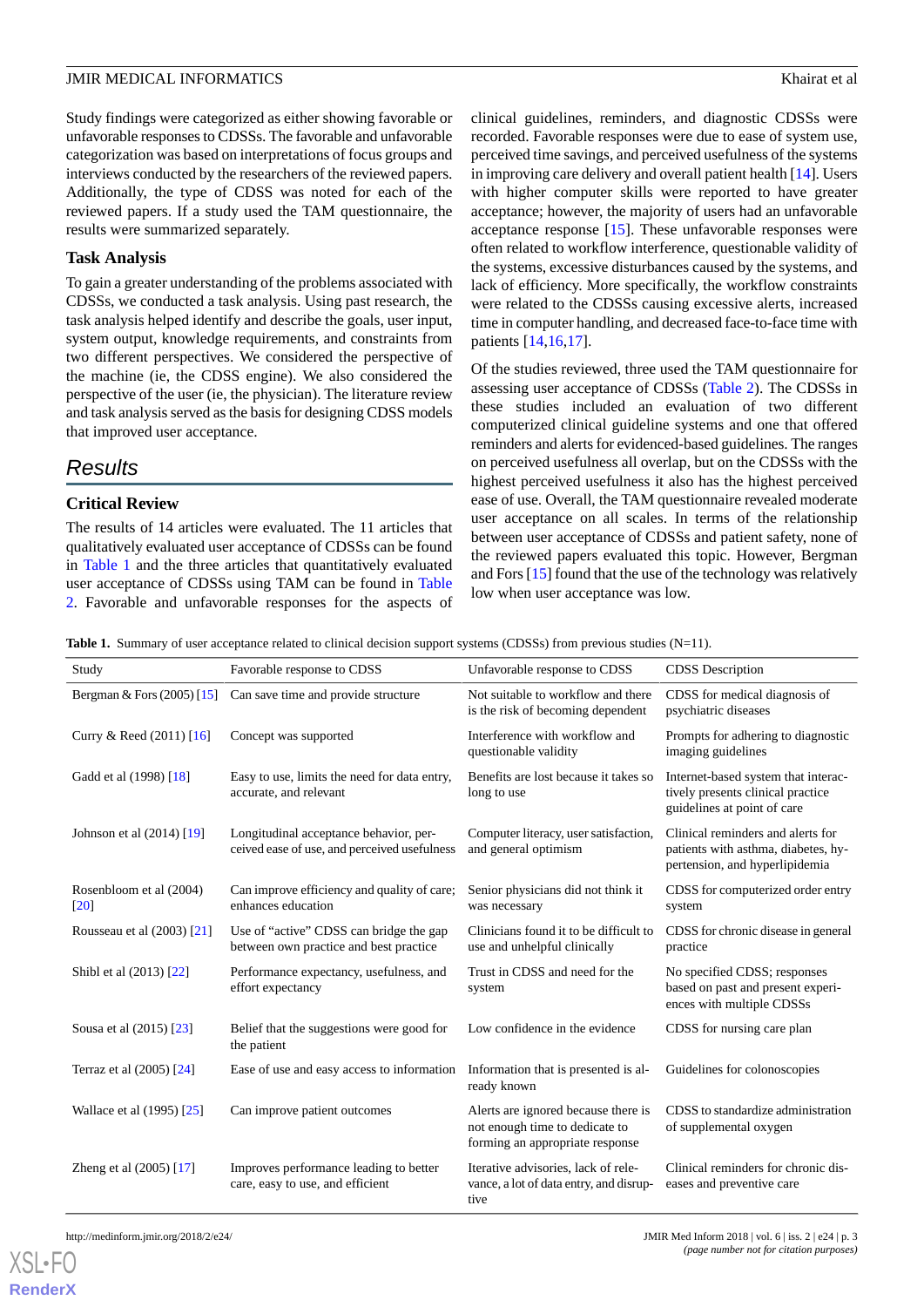<span id="page-3-0"></span>**Table 2.** Results of the technology acceptance model (TAM) questionnaire from prior studies evaluating user acceptance of CDSSs.

| Study                                       | Buenestado et al $(2013)$ [26]                                           | Heselmans et al $(2012)$ [27]                           | Peleg et al (2009) [28]                                                          |
|---------------------------------------------|--------------------------------------------------------------------------|---------------------------------------------------------|----------------------------------------------------------------------------------|
| CDSS description                            | Computerized clinical guidelines<br>and protocols for asthma in children | Reminders and alerts for evidenced-<br>based guidelines | Guideline-based decision support<br>system for diabetic patient foot<br>problems |
| Participant description                     | 8 pediatricians                                                          | 39 Dutch-speaking family physicians                     | 8 family physicians                                                              |
| Likert scale score <sup>a</sup> , mean (SD) | Seven-point scale                                                        | Seven-point scale                                       | Five-point scale                                                                 |
| Perceived usefulness                        | 5.80(1.24)                                                               | 4.00(1.37)                                              | 4.00(0.71)                                                                       |
| Perceived ease of use                       | 6.17(0.92)                                                               | 5.02(1.41)                                              | 4.40(0.59)                                                                       |
| Attitude toward using                       | 6.21(0.59)                                                               | 4.84(0.97)                                              | N/A                                                                              |
| Behavioral intention to use                 | 5.71(1.24)                                                               | 5.91 (1.33)                                             | 4.88(0.23)                                                                       |

<sup>a</sup>The scores are based on a Likert scale (1=totally disagree; 5 or 7=totally agree).

#### **Task Analysis**

Task analysis is conducted to stay updated with the changing professional practice (ie, health information technology) [[29\]](#page-8-14). Task analysis applied to representative populations strengthen health systems by systematically evaluating the skills, knowledge, and behavior of clinicians that impact clinical practice [[30\]](#page-8-15). The use of CDSS in health care has introduced new dynamics to practice and requires task analysis to understand the perception of users to this new technology. For that reason, conducting a task analysis will improve adoption levels. A task analysis includes goals, input, process, and output. The next sections discuss the purpose of each task analysis stage.

#### *Goals*

The goal of a CDSS is to supplement the physician as the sole information processor in clinical decision making and thereby aid in the reduction of medical errors. Yet, there is still much room for improvement. In part, this shortcoming may be due to the lack of physician acceptance of the CDSSs in supplementing their decision making. To get a better understanding of the challenges in creating clinical decision processes, we first consider what information goes into this process.

#### *Input*

A CDSS is based on an input-process-output (IPO) model. The inputs for the CDSS process include patient-specific information such as diagnoses, medications, symptoms, laboratory data, demographics, and other clinically relevant information. The inputs for knowledge-based CDSSs are often determined by clinical guidelines, whereas non-knowledge-based CDSSs use the most relevant information assessed by algorithm performance.

#### *Process*

The CDSS process takes two different forms: knowledge based and non-knowledge based [\[31](#page-8-16)]. Knowledge-based systems are governed by a set of rules. Non-knowledge-based systems, on the other hand, use a computer as the central processing unit to learn from historical information. As a result, these systems typically utilize machine learning algorithms.

http://medinform.jmir.org/2018/2/e24/ JMIR Med Inform 2018 | vol. 6 | iss. 2 | e24 | p. 4

When CDSSs offer clinical suggestions, the support, evidence, clinical guideline, or algorithm for those suggestions is not provided. The inputs for knowledge-based CDSSs are often determined by clinical guidelines, whereas non-knowledge-based CDSSs use the most relevant information assessed by algorithm performance. In both cases, the physician is not aware of the inputs or processes the CDSS utilizes. Thus, the CDSS is a black box to the physician.

Physicians make clinical decisions based on the same patient information in addition to social structures (acceptable behavior as determined by peer groups), institutions (the requirement to act according to mandated practices), and individual morality in decision making. One can conjecture that difficulties arise when automating such a complex network of inputs that could never by fully encapsulated or realized by a machine.

#### *Output*

The output from CDSSs and physicians are a result of the methods employed for processing the inputs. The output may be a diagnosis, procedure, prescription, etc. Ideally, in conditions where the computer and the physician are presented with the same information, the output from the CDSS should mirror the physician's decision.

The level of control the CDSS has with regards to the output is inversely related to the level of control the user has over the output. A CDSS can be passive in situations where they only "highlight" information for the user, but do not request acknowledgment or action [[32\]](#page-8-17). An example would be presenting abnormal laboratory values in a red font and normal laboratory values in a black font. Active CDSSs act independently and provide suggestions to guide the physician's behavior [[32\]](#page-8-17). An example would be a system that provides diagnostic assistance. The type of output then depends on the goal orientation of a task (eg, diagnoses, medication alerts, and clinical guidelines for preventive care).

#### **Knowledge**

Physicians are more likely to accept a CDSS if the system matches their own decision-making processes. Forster [\[33](#page-8-18)] described how humans quickly act on information by using bounded and ecological rationality. Bounded rationality is based on the use of simple heuristics, allowing for fast, real-time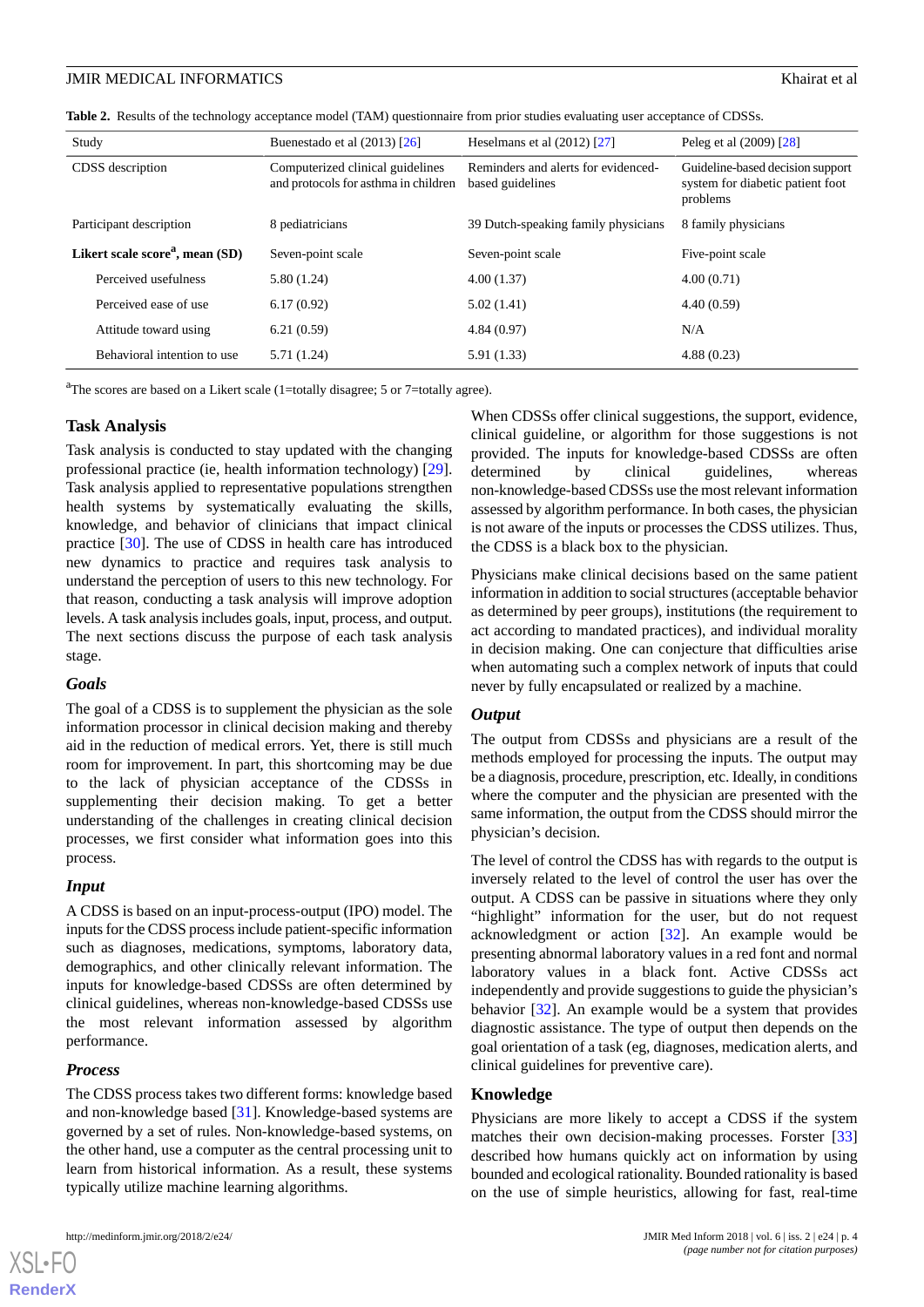decision making [\[34](#page-8-19)]. Ecological rationality is based on rational beliefs of things in a given environmental setting where conditions are fluid. Forster [\[33](#page-8-18)] argued that both bounded and ecological rationality need to be present in machine learning to mimic the human decision processes.

Incorporating these two approaches into CDSSs can be challenging. Even though the heuristics that mediate decision processes are simple; the complexity of the cognitive infrastructure underlying heuristic operations can be difficult to implement. Still, Forster [[33\]](#page-8-18) argued that machine learning algorithms can be improved by incorporating the principles of bounded and ecological rationality. To carry out this task, Forster [[33\]](#page-8-18) suggested that a decision-making machine should have (1) a set of ad hoc rules (or biases) to act on and (2) a set of ecologically viable environmental factors to consider.

Clark [[35\]](#page-8-20) extended this idea of mediating decision processes by bounded and ecological rationality through a concept he referred to as scaffolding. Clark [[35\]](#page-8-20) posited that human reasoning involves three aspects: (1) individual reasoning cast by some form of fast, pattern-completing style of computation (ie, bounded rationality); (2) substantial problem-solving work offloaded onto external structures and processes (eg, social and institutional structures); and (3) public language used as a means of coordinating social structures and mediating individual thought. Thus, decision making and cognition are largely dependent on the capacity to dissipate reasoning throughout the environment to reduce individual workload.

Holland and colleagues [\[36](#page-8-21)] added additional elements that can be useful to understand physician decision making. These elements provide a cognitive framework for problem solving, which includes two distinct schemas: pragmatic reasoning schema and problem schema. Pragmatic reasoning schemas are clusters of abstract inferential rules that characterize relations over general classes of object kinds, event relationships, and problem goals. Problem schemas are used by experts to solve routine problems, where an expert retrieves an appropriate problem schema and provides it with problem-specific parameters.

The system must also have two types of knowledge structures: mental models and condition-action rules. Holland and colleagues [[36](#page-8-21)] assert that "mental models are transient, dynamic representations of particular, unique situations. They exist only implicitly, corresponding to the organized, multifaceted description of the current situation and the expectations that flow from it." A condition-action rule can be thought of as an IF (condition)...THEN (action) statement. Together, these knowledge structures allow the mental schemas to operate in order to solve problems.

To successfully implement and use CDSSs, these mental models have to be identified. Hayek [[37\]](#page-8-22) stated that knowledge is not given to anyone in its entirety. This statement legitimizes why CDSSs are so important. In theory, CDSSs lessen the cognitive resources a physician needs to make decisions.

#### **Constraints**

The major limitation of CDSSs is that scaffolding cannot be fully captured by computers. The environmental, clinical, and

social constraints in which physicians practice are difficult to include as inputs into a CDSS. In addition, reproducing a physician's tacit knowledge through mental models and condition-action rules is a formidable objective. Additionally, physicians must be able to support their decision and are skeptical of recommendations or claims that lack supporting evidence or transparency. The fact that CDSSs do not reveal how output decisions are made may be a driving force behind the lack of users' acceptance.

# *Discussion*

#### **Means for Solving User Acceptance of Clinical Decision Support Systems**

Studies have revealed that responses to CDSSs can be unfavorable when resulting improvements in patient outcomes are inconsistent [\[6](#page-7-8)]. Also, some studies have reported incidents of patient harm associated with CDSS implementation [[38\]](#page-8-23). Despite these findings, limited research has formally evaluated the impact of user acceptance. Based on our comprehensive review of the literature, we have found both favorable and unfavorable user acceptance to CDSSs.

If a user finds a product frustrating or perceives that the purpose of the product is to limit autonomy, the user may not use the product or do so inappropriately [\[39](#page-9-0)]. Vashitz et al [[40\]](#page-9-1) explains the consequence of loss of autonomy as reactance. *Reactance* is an unpleasant motivational state whereby people react to situations to retain freedom and autonomy. Reactance may exist when physicians feel threatened by clinical reminders for fear that they are losing autonomy and freedom of choice in the presence of such systems. Physicians may have the perception that these systems are meant to replace or degrade their clinical duties. Vashitz et al [\[40](#page-9-1)] describe how unsolicited advice may lead to a reactance state if the advice contradicts a person's original impression of choice options.

Based on the UTAUT, user expectations need to be taken into consideration for technology to be accepted [[12\]](#page-7-5). Therefore, in the design of CDSSs, the human element cannot be ignored. Reminders and alerts should be presented in such a way that the user does not find them threatening or obtrusive. User needs and expectations of a CDSS should be evaluated early and throughout the development lifecycle. For instance, Gadd [\[18](#page-8-3)] observed enhanced usability and usefulness by implementing usability testing in the early phases of CDSS development. They evaluated an evolving prototype of the system and observed user interactions over a 3-month period. In a series of sessions, they focused on evaluating user interactions with different sets of system features such as screen layout, input/output, and links to educational materials. Finally, they considered the user feedback on system recommendations in the design process. Compelling suggestions for system enhancements made by users during the earlier sessions influenced system development of features that were evaluated in later sessions.

Peleg et al [[28\]](#page-8-11) discussed the development process of their CDSS, where clinically knowledgeable users worked alongside the developers to design and implement the CDSS. They also used a lifecycle model user-centered design and evaluation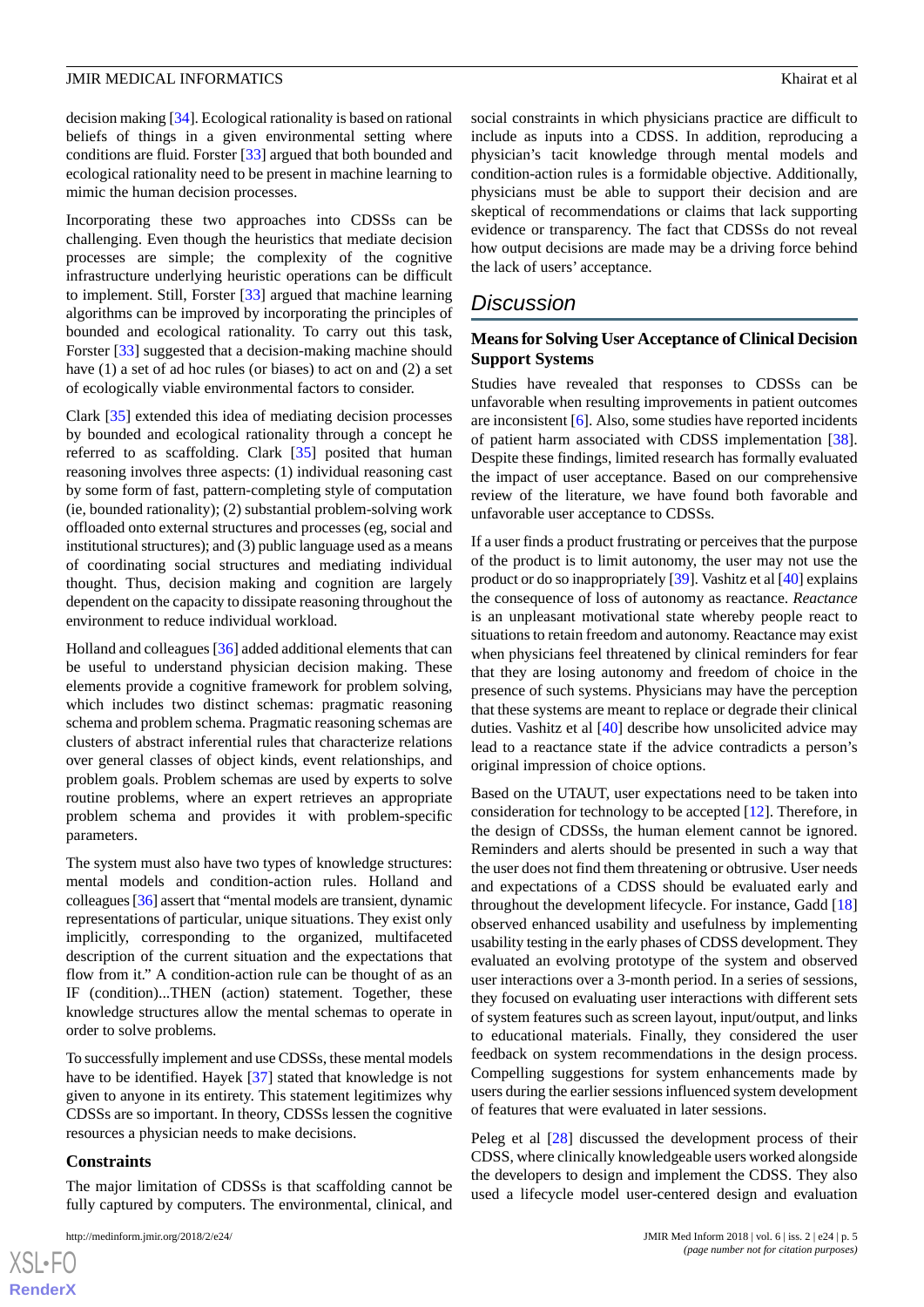process for evaluating the users' goals/expectations, workflow, environmental constraints, and tasks. Finally, they conducted usability testing (ie, heuristic evaluation of user-interface, keystroke-level modeling, and cognitive walkthroughs) prior to implementation.

Developers of CDSSs have attempted to bottle-up the decision-making capacity of physicians and place that knowledge into a computer. Current methods to achieve this feat employ rules and machine learning algorithms. However, the lack of user acceptance has impeded CDSS use. Research has shown that consideration of users' needs and expectations in the design of the CDSS may help overcome this obstacle. We argue that this approach is only part of the solution.

We propose that CDSSs move away from the black-box process to a more transparent method within the IPO model. Simply put, tell the physician how the computer is making the decision. If the computer can become part of scaffolded knowledge, the physician may view the computer as an aid rather than a threat or hindrance. Research supports the idea that the rules governing alerts be specified to practitioners and the information be presented based on users' needs and expectations [[41\]](#page-9-2).

### **Proposal of Models to Gain User Acceptance**

We propose two models to improve CDSSs development that may lead to increased utilization resulting in improved patient outcomes. First, is the user acceptance and system adaptation design (UASAD) model that aims to involve end users early in the design and throughout the development of CDSSs. Second, is replacing the current IPO model of CDSS development with the input-process-output-engage (IPOE) model that serves to "engage" the physician through CDSS process transparency.

The UASAD model demands early end-user involvement in CDSS development. User needs and expectations need to be fully realized prior to the development of a CDSS. Another consideration is to evaluate system preparedness to ensure that users can trust the security and privacy of the system. Prototypic designs should undergo an iterative design process following rigorous usability testing in a laboratory and natural setting (ie, pilot study) to ensure that the system works within the cognitive and environmental constraints with which the user functions.

Finally, user acceptance should be evaluated to ensure that the system is used appropriately. If user acceptance is not achieved above a predefined threshold, the CDSS should be reevaluated from the point of view of user needs and expectations. It should also be subjected to adaptive redesign. This process should

iterate until user acceptance exceeds a predefined threshold. To illustrate this process, we have developed a UASAD model ([Figure 2\)](#page-6-0). The purpose of the model is to include the user as the focal point of the design process of CDSS.

The IPOE model offers users a window into the black-box IPO process. Through "engage" physicians will see how the CDSS is making decisions. The IPOE window will be called "engage" because it will present users with the rules that the machine followed to generate the output ([Figure 3](#page-6-1)). Therefore, the user can make informed decisions when determining to accept or deny outputs. "Engage" will display the input, process, and output that led to the CDSS's decision. The physician will then be able to evaluate the relevancy, validity, supporting evidence, and strength of a recommendation. Therefore, this system becomes a component of the physician's scaffolded knowledge and enables them to act more confidently in accepting the technology and its role in their decision-making processes.

A limitation of the IPOE model is that in order for the model to work successfully, the physician has to understand the process. Processes that utilize a machine learning algorithm, such as neural networks, do not provide rules. Therefore, it is challenging to make all processes transparent.

### **Why Do We Make Bad Decisions?**

Physicians' tendencies to incorrectly process challenging decisions usually lead to bad clinical decisions. Most practicing physicians tend to make decisions out of their own medical experience, whereas others pursue medical consultations and filtering through the jargon of relevant research. The most effective physician, though, is the one who has the ability to utilize his clinical judgment coupled by the computerized decision support tools to leverage the power of CDSSs. Most clinicians exhibit bias when it comes to medical information that they know and, therefore, they typically focus on things that would agree with the specific clinical outcome that they want to see in their patients. Therefore, the context of using a CDSS is mandated by the efforts to decrease medical errors by utilizing existing knowledge and technology. These systems are a result of long-term scientific research to build efficient tools for physicians to supplement their clinical experience. Physicians should look at CDSSs as an added value to make the best decisions in their day-to-day practice and to better serve their patients. These systems seek to reduce medical errors by enabling the practicing physicians to make informed decisions that are both accurate and precise.

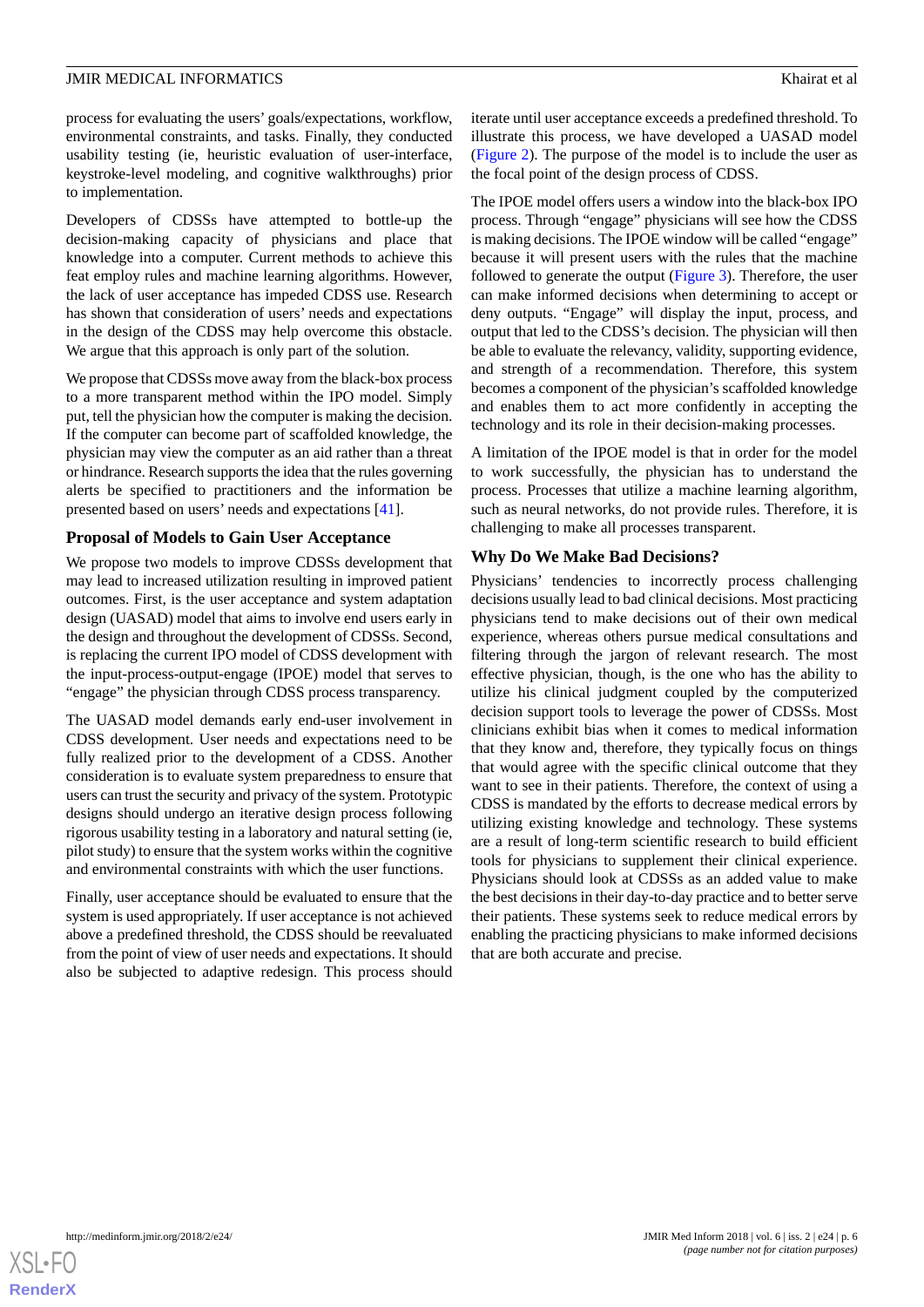<span id="page-6-0"></span>Figure 2. A user acceptance and system adaptation design (UASAD) model. CDSS: clinical decision support system; UTAUT: unified theory of acceptance and use of technology.



<span id="page-6-1"></span>**Figure 3.** The input-process-output-engage (IPOE) model.

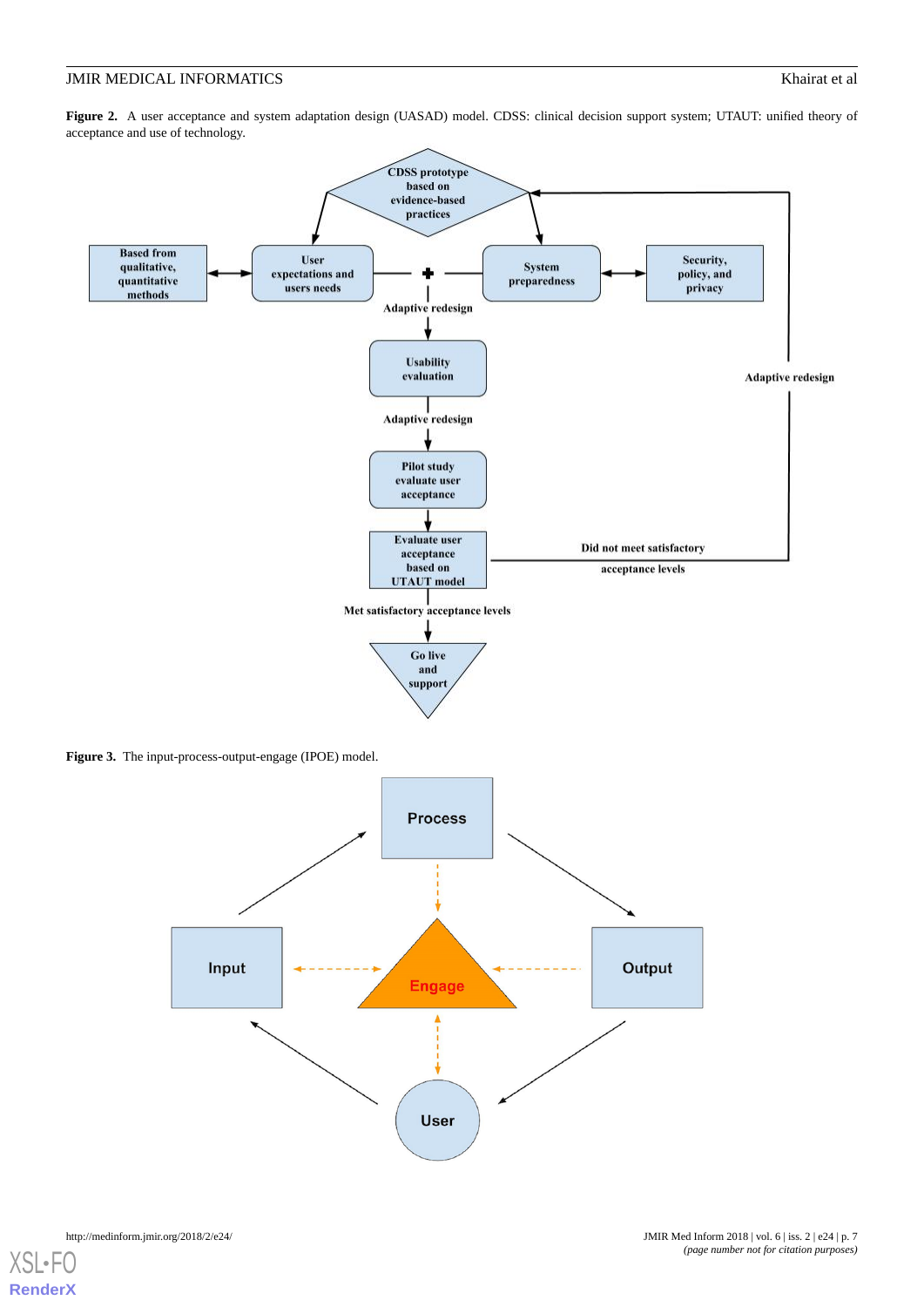# **Conclusion**

Implementation of CDSSs has demonstrated increased efficiency, reduced medical errors, and improved outcomes, but they continue to fall short of their full potential [\[2](#page-7-1)[-9](#page-7-2)]. We believe this key shortcoming may partly be due to the lack of physician acceptance. In the past, CDSS designs have not incorporated input from physicians and do not reveal their decision-making processes. Consequently, many physicians are hesitant to accept CDSSs leading to suboptimal implementation. Here we propose two models for designing CDSSs with the goal of improving efficacy and physician acceptance. One model, UASAD, focuses on including the physician in the design process by examining user needs and expectations and usability of prototypic designs. The other model, IPOE, extends the existing IPO framework by adding an "engage" stage that displays the CDSS process to the physician. This approach allows the physician to include the CDSS as a component of their decisions while maintaining professional autonomy. There is still considerable work to be done for validating these models, yet user acceptance appears to be pertinent for successful CDSS use. Ultimately, if a physician does not accept the technology, it not only poses a threat to the use of the technology but can also pose a threat to the health and well-being of patients.

# **Acknowledgments**

The authors would like to express appreciation to Dr Marla Broadfoot, PhD, and Ms Victoria Rand for their contribution to this paper.

# **Conflicts of Interest**

<span id="page-7-0"></span>None declared.

# <span id="page-7-1"></span>**References**

- 1. Patient Safety Network. Patient safety primer: systems approach URL: [https://psnet.ahrq.gov/primers/primer/21/](https://psnet.ahrq.gov/primers/primer/21/systems-approach) [systems-approach](https://psnet.ahrq.gov/primers/primer/21/systems-approach)[[WebCite Cache ID 6xRITvchJ\]](http://www.webcitation.org/

                                6xRITvchJ)
- 2. Belard A, Buchman T, Forsberg J, Potter BK, Dente CJ, Kirk A, et al. Precision diagnosis: a view of the clinical decision support systems (CDSS) landscape through the lens of critical care. J Clin Monit Comput 2017 Apr;31(2):261-271. [doi: [10.1007/s10877-016-9849-1\]](http://dx.doi.org/10.1007/s10877-016-9849-1) [Medline: [26902081](http://www.ncbi.nlm.nih.gov/entrez/query.fcgi?cmd=Retrieve&db=PubMed&list_uids=26902081&dopt=Abstract)]
- 3. Castaneda C, Nalley K, Mannion C, Bhattacharyya P, Blake P, Pecora A, et al. Clinical decision support systems for improving diagnostic accuracy and achieving precision medicine. J Clin Bioinforma 2015;5:4 [\[FREE Full text\]](https://jclinbioinformatics.biomedcentral.com/articles/10.1186/s13336-015-0019-3) [doi: [10.1186/s13336-015-0019-3\]](http://dx.doi.org/10.1186/s13336-015-0019-3) [Medline: [25834725](http://www.ncbi.nlm.nih.gov/entrez/query.fcgi?cmd=Retrieve&db=PubMed&list_uids=25834725&dopt=Abstract)]
- <span id="page-7-8"></span>4. Damberg C, Timbie J, Bell D, Hiatt L, Smith A, Schneider E. RAND Corporation. 2012. Developing a framework for establishing clinical decision support meaningful use objectives for clinical specialties URL: [https://www.rand.org/pubs/](https://www.rand.org/pubs/technical_reports/TR1129.html) [technical\\_reports/TR1129.html](https://www.rand.org/pubs/technical_reports/TR1129.html) [accessed 2018-02-23] [[WebCite Cache ID 6xRIkZoVv](http://www.webcitation.org/

                                6xRIkZoVv)]
- 5. Eberhardt J, Bilchik A, Stojadinovic A. Clinical decision support systems: potential with pitfalls. J Surg Oncol 2012 Apr 01;105(5):502-510. [doi: [10.1002/jso.23053\]](http://dx.doi.org/10.1002/jso.23053) [Medline: [22441903\]](http://www.ncbi.nlm.nih.gov/entrez/query.fcgi?cmd=Retrieve&db=PubMed&list_uids=22441903&dopt=Abstract)
- 6. Jaspers MW, Smeulers M, Vermeulen H, Peute LW. Effects of clinical decision-support systems on practitioner performance and patient outcomes: a synthesis of high-quality systematic review findings. J Am Med Inform Assoc 2011 May 01;18(3):327-334 [[FREE Full text](http://europepmc.org/abstract/MED/21422100)] [doi: [10.1136/amiajnl-2011-000094](http://dx.doi.org/10.1136/amiajnl-2011-000094)] [Medline: [21422100](http://www.ncbi.nlm.nih.gov/entrez/query.fcgi?cmd=Retrieve&db=PubMed&list_uids=21422100&dopt=Abstract)]
- <span id="page-7-2"></span>7. Kawamoto K, Houlihan CA, Balas EA, Lobach DF. Improving clinical practice using clinical decision support systems: a systematic review of trials to identify features critical to success. BMJ 2005 Apr 02;330(7494):765 [[FREE Full text](http://europepmc.org/abstract/MED/15767266)] [doi: [10.1136/bmj.38398.500764.8F](http://dx.doi.org/10.1136/bmj.38398.500764.8F)] [Medline: [15767266](http://www.ncbi.nlm.nih.gov/entrez/query.fcgi?cmd=Retrieve&db=PubMed&list_uids=15767266&dopt=Abstract)]
- <span id="page-7-3"></span>8. Kaushal R, Shojania KG, Bates DW. Effects of computerized physician order entry and clinical decision support systems on medication safety: a systematic review. Arch Intern Med 2003 Jun 23;163(12):1409-1416. [doi: [10.1001/archinte.163.12.1409](http://dx.doi.org/10.1001/archinte.163.12.1409)] [Medline: [12824090](http://www.ncbi.nlm.nih.gov/entrez/query.fcgi?cmd=Retrieve&db=PubMed&list_uids=12824090&dopt=Abstract)]
- <span id="page-7-5"></span><span id="page-7-4"></span>9. Davis FD. User acceptance of information technology: system characteristics, user perceptions and behavioral impacts. Int J Man Mach Stud 1993 Mar;38(3):475-487 [\[FREE Full text\]](https://doi.org/10.1006/imms.1993.1022) [doi: [10.1006/imms.1993.1022\]](http://dx.doi.org/10.1006/imms.1993.1022)
- <span id="page-7-6"></span>10. Coiera E. Clinical decision support systems. In: Guide to Health Informatics. 2nd ed. Boca Raton, FL: CRC Press; 2003:331-344.
- <span id="page-7-7"></span>11. Wendt T, Knaup-Gregori P, Winter A. Decision support in medicine: a survey of problems of user acceptance. Stud Health Technol Inform 2000;77:852-856. [Medline: [11187675](http://www.ncbi.nlm.nih.gov/entrez/query.fcgi?cmd=Retrieve&db=PubMed&list_uids=11187675&dopt=Abstract)]
- 12. Venkatesh, Morris, Davis, Davis. User acceptance of information technology: toward a unified view. MIS Quarterly 2003;27(3):425. [doi: [10.2307/30036540](http://dx.doi.org/10.2307/30036540)]
- 13. Van Schaik P, Flynn D, Van Wersch A, Douglass A, Cann P. The acceptance of a computerised decision-support system in primary care: A preliminary investigation. Behav Info Technol 2004 Sep;23(5):321-326. [doi: [10.1080/0144929041000669941\]](http://dx.doi.org/10.1080/0144929041000669941)
- 14. Zheng K, Padman R, Johnson MP, Engberg J, Diamond HH. An adoption study of a clinical reminder system in ambulatory care using a developmental trajectory approach. Stud Health Technol Inform 2004;107(Pt 2):1115-1119. [Medline: [15360986\]](http://www.ncbi.nlm.nih.gov/entrez/query.fcgi?cmd=Retrieve&db=PubMed&list_uids=15360986&dopt=Abstract)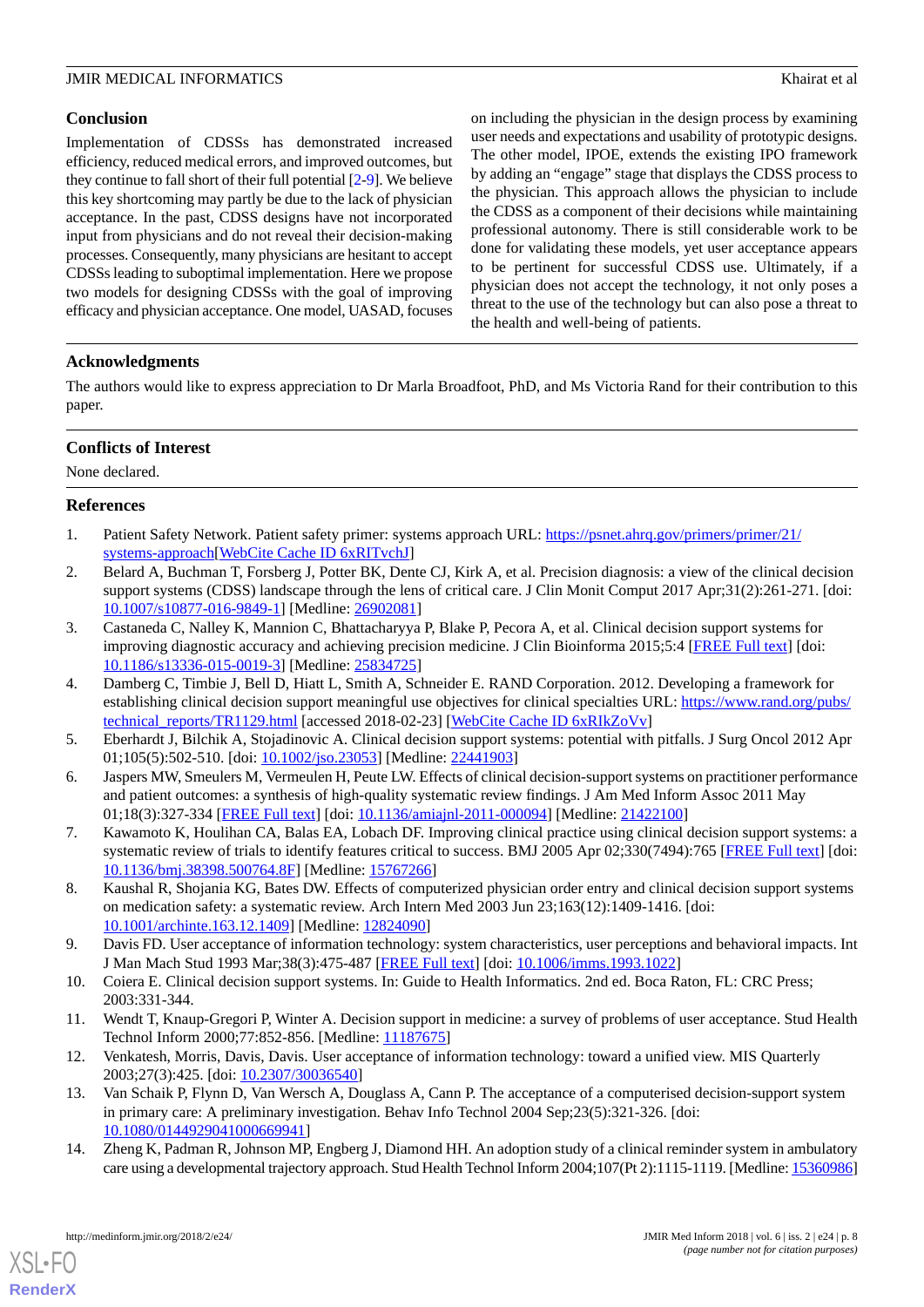- <span id="page-8-0"></span>15. Bergman LG, Fors UGH. Computer-aided DSM-IV-diagnostics - acceptance, use and perceived usefulness in relation to users' learning styles. BMC Med Inform Decis Mak 2005 Jan 07;5:1 [\[FREE Full text](https://bmcmedinformdecismak.biomedcentral.com/articles/10.1186/1472-6947-5-1)] [doi: [10.1186/1472-6947-5-1\]](http://dx.doi.org/10.1186/1472-6947-5-1) [Medline: [15638940](http://www.ncbi.nlm.nih.gov/entrez/query.fcgi?cmd=Retrieve&db=PubMed&list_uids=15638940&dopt=Abstract)]
- <span id="page-8-2"></span><span id="page-8-1"></span>16. Curry L, Reed MH. Electronic decision support for diagnostic imaging in a primary care setting. J Am Med Inform Assoc 2011 May 01;18(3):267-270 [\[FREE Full text\]](http://europepmc.org/abstract/MED/21486884) [doi: [10.1136/amiajnl-2011-000049\]](http://dx.doi.org/10.1136/amiajnl-2011-000049) [Medline: [21486884\]](http://www.ncbi.nlm.nih.gov/entrez/query.fcgi?cmd=Retrieve&db=PubMed&list_uids=21486884&dopt=Abstract)
- 17. Zheng K, Padman R, Johnson MP, Diamond HS. Understanding technology adoption in clinical care: clinician adoption behavior of a point-of-care reminder system. Int J Med Inform 2005 Aug;74(7-8):535-543. [doi: [10.1016/j.ijmedinf.2005.03.007\]](http://dx.doi.org/10.1016/j.ijmedinf.2005.03.007) [Medline: [16043083](http://www.ncbi.nlm.nih.gov/entrez/query.fcgi?cmd=Retrieve&db=PubMed&list_uids=16043083&dopt=Abstract)]
- <span id="page-8-4"></span><span id="page-8-3"></span>18. Gadd CS, Baskaran P, Lobach DF. Identification of design features to enhance utilization and acceptance of systems for Internet-based decision support at the point of care. Proc AMIA Symp 1998:91-95 [\[FREE Full text\]](http://europepmc.org/abstract/MED/9929188) [Medline: [9929188\]](http://www.ncbi.nlm.nih.gov/entrez/query.fcgi?cmd=Retrieve&db=PubMed&list_uids=9929188&dopt=Abstract)
- <span id="page-8-5"></span>19. Johnson M, Zheng K, Padman R. Modeling the longitudinality of user acceptance of technology with an evidence-adaptive clinical decision support system. Decision Support Systems 2014 Jan;57:444-453 [\[FREE Full text\]](https://doi.org/10.1016/j.dss.2012.10.049) [doi: [10.1016/j.dss.2012.10.049](http://dx.doi.org/10.1016/j.dss.2012.10.049)]
- <span id="page-8-6"></span>20. Rosenbloom ST, Talbert D, Aronsky D. Clinicians' perceptions of clinical decision support integrated into computerized provider order entry. Int J Med Inform 2004 Jun 15;73(5):433-441. [doi: [10.1016/j.ijmedinf.2004.04.001](http://dx.doi.org/10.1016/j.ijmedinf.2004.04.001)] [Medline: [15171984](http://www.ncbi.nlm.nih.gov/entrez/query.fcgi?cmd=Retrieve&db=PubMed&list_uids=15171984&dopt=Abstract)]
- <span id="page-8-7"></span>21. Rousseau N, McColl E, Newton J, Grimshaw J, Eccles M. Practice based, longitudinal, qualitative interview study of computerised evidence based guidelines in primary care. BMJ 2003 Feb 08;326(7384):314 [[FREE Full text](http://europepmc.org/abstract/MED/12574046)] [Medline: [12574046](http://www.ncbi.nlm.nih.gov/entrez/query.fcgi?cmd=Retrieve&db=PubMed&list_uids=12574046&dopt=Abstract)]
- <span id="page-8-8"></span>22. Shibl R, Lawley M, Debuse J. Factors influencing decision support system acceptance. Decis Support Syst 2013 Jan;54(2):953-961. [doi: [10.1016/j.dss.2012.09.018\]](http://dx.doi.org/10.1016/j.dss.2012.09.018)
- <span id="page-8-9"></span>23. Sousa VEC, Lopez KD, Febretti A, Stifter J, Yao Y, Johnson A, et al. Use of simulation to study nurses' acceptance and nonacceptance of clinical decision support suggestions. Comput Inform Nurs 2015 Oct;33(10):465-472 [[FREE Full text](http://europepmc.org/abstract/MED/26361268)] [doi: [10.1097/CIN.0000000000000185\]](http://dx.doi.org/10.1097/CIN.0000000000000185) [Medline: [26361268\]](http://www.ncbi.nlm.nih.gov/entrez/query.fcgi?cmd=Retrieve&db=PubMed&list_uids=26361268&dopt=Abstract)
- <span id="page-8-10"></span>24. Terraz O, Wietlisbach V, Jeannot J, Burnand B, Froehlich F, Gonvers J, et al. The EPAGE internet guideline as a decision support tool for determining the appropriateness of colonoscopy. Digestion 2005;71(2):72-77 [[FREE Full text\]](https://www.karger.com?DOI=10.1159/000084522) [doi: [10.1159/000084522\]](http://dx.doi.org/10.1159/000084522) [Medline: [15775674\]](http://www.ncbi.nlm.nih.gov/entrez/query.fcgi?cmd=Retrieve&db=PubMed&list_uids=15775674&dopt=Abstract)
- <span id="page-8-13"></span>25. Wallace CJ, Metcalf S, Zhang X, Kinder AT, Greenway L, Morris AH. Cost effective computerized decision support: tracking caregiver acceptance at the point of care. Proc Annu Symp Comput Appl Med Care 1995:810-813 [\[FREE Full](http://europepmc.org/abstract/MED/8563404) [text](http://europepmc.org/abstract/MED/8563404)] [Medline: [8563404](http://www.ncbi.nlm.nih.gov/entrez/query.fcgi?cmd=Retrieve&db=PubMed&list_uids=8563404&dopt=Abstract)]
- <span id="page-8-12"></span>26. Buenestado D, Elorz J, Pérez-Yarza EG, Iruetaguena A, Segundo U, Barrena R, et al. Evaluating acceptance and user experience of a guideline-based clinical decision support system execution platform. J Med Syst 2013 Apr;37(2):9910. [doi: [10.1007/s10916-012-9910-7](http://dx.doi.org/10.1007/s10916-012-9910-7)] [Medline: [23377779\]](http://www.ncbi.nlm.nih.gov/entrez/query.fcgi?cmd=Retrieve&db=PubMed&list_uids=23377779&dopt=Abstract)
- <span id="page-8-14"></span><span id="page-8-11"></span>27. Heselmans A, Aertgeerts B, Donceel P, Geens S, Van de Velde S, Ramaekers D. Family physicians' perceptions and use of electronic clinical decision support during the first year of implementation. J Med Syst 2012 Dec;36(6):3677-3684. [doi: [10.1007/s10916-012-9841-3\]](http://dx.doi.org/10.1007/s10916-012-9841-3) [Medline: [22402980](http://www.ncbi.nlm.nih.gov/entrez/query.fcgi?cmd=Retrieve&db=PubMed&list_uids=22402980&dopt=Abstract)]
- <span id="page-8-15"></span>28. Peleg M, Shachak A, Wang D, Karnieli E. Using multi-perspective methodologies to study users' interactions with the prototype front end of a guideline-based decision support system for diabetic foot care. Int J Med Inform 2009 Jul;78(7):482-493. [doi: [10.1016/j.ijmedinf.2009.02.008](http://dx.doi.org/10.1016/j.ijmedinf.2009.02.008)] [Medline: [19328739\]](http://www.ncbi.nlm.nih.gov/entrez/query.fcgi?cmd=Retrieve&db=PubMed&list_uids=19328739&dopt=Abstract)
- <span id="page-8-17"></span><span id="page-8-16"></span>29. Fullerton JT. A task analysis of American nurse-midwifery practice. J Nurse Midwifery 1987;32(5):291-296. [Medline: [3681470\]](http://www.ncbi.nlm.nih.gov/entrez/query.fcgi?cmd=Retrieve&db=PubMed&list_uids=3681470&dopt=Abstract)
- <span id="page-8-18"></span>30. Oshio S, Johnson P, Fullerton J. The 1999-2000 task analysis of American nurse-midwifery/midwifery practice. J Midwifery Womens Health 2002;47(1):35-41. [Medline: [11874090](http://www.ncbi.nlm.nih.gov/entrez/query.fcgi?cmd=Retrieve&db=PubMed&list_uids=11874090&dopt=Abstract)]
- <span id="page-8-19"></span>31. Berner E, La Lande T. Overview of clinical decision support systems. In: Berner ES, editor. Clinical Decision Support Systems: Theory and Practice. New York: Springer Science+ Business Media; 2007:3-22.
- <span id="page-8-20"></span>32. Musen M, Shortliffe E, Cimino J. Clinical decision-support systems. In: Biomedical Informatics. New York: Springer Science; May 06, 2006:698-736.
- <span id="page-8-21"></span>33. Forster M. How do simple rules fit to reality in a complex world? Mind Mach 1999;9(4):543-564. [doi: [10.1023/A:1008304819398\]](http://dx.doi.org/10.1023/A:1008304819398)
- <span id="page-8-23"></span><span id="page-8-22"></span>34. Simon H. Models of Bounded Rationality: Behavioral Economics and Business Organization. Volume 2. Cambridge, MA: The MIT Press; 1982.
- 35. Clark A. Being There: Putting Brain, Body, and World Together Again. Cambridge, MA: MIT press; 1998.
- 36. Holland J, Holyoak K, Nisbett R, Thagard P. A framework for induction. In: Induction: Processes of Inference, Learning, and Discovery. Cambridge, MA: MIT press; 1989:1-28.
- 37. Hayek F. The use of knowledge in society. Am Econ Rev 1945;35(4):519-530 [[FREE Full text](http://www.econlib.org/library/Essays/hykKnw1.html)]
- 38. Harrison MI, Koppel R, Bar-Lev S. Unintended consequences of information technologies in health care--an interactive sociotechnical analysis. J Am Med Inform Assoc 2007;14(5):542-549 [[FREE Full text](http://europepmc.org/abstract/MED/17600093)] [doi: [10.1197/jamia.M2384](http://dx.doi.org/10.1197/jamia.M2384)] [Medline: [17600093](http://www.ncbi.nlm.nih.gov/entrez/query.fcgi?cmd=Retrieve&db=PubMed&list_uids=17600093&dopt=Abstract)]